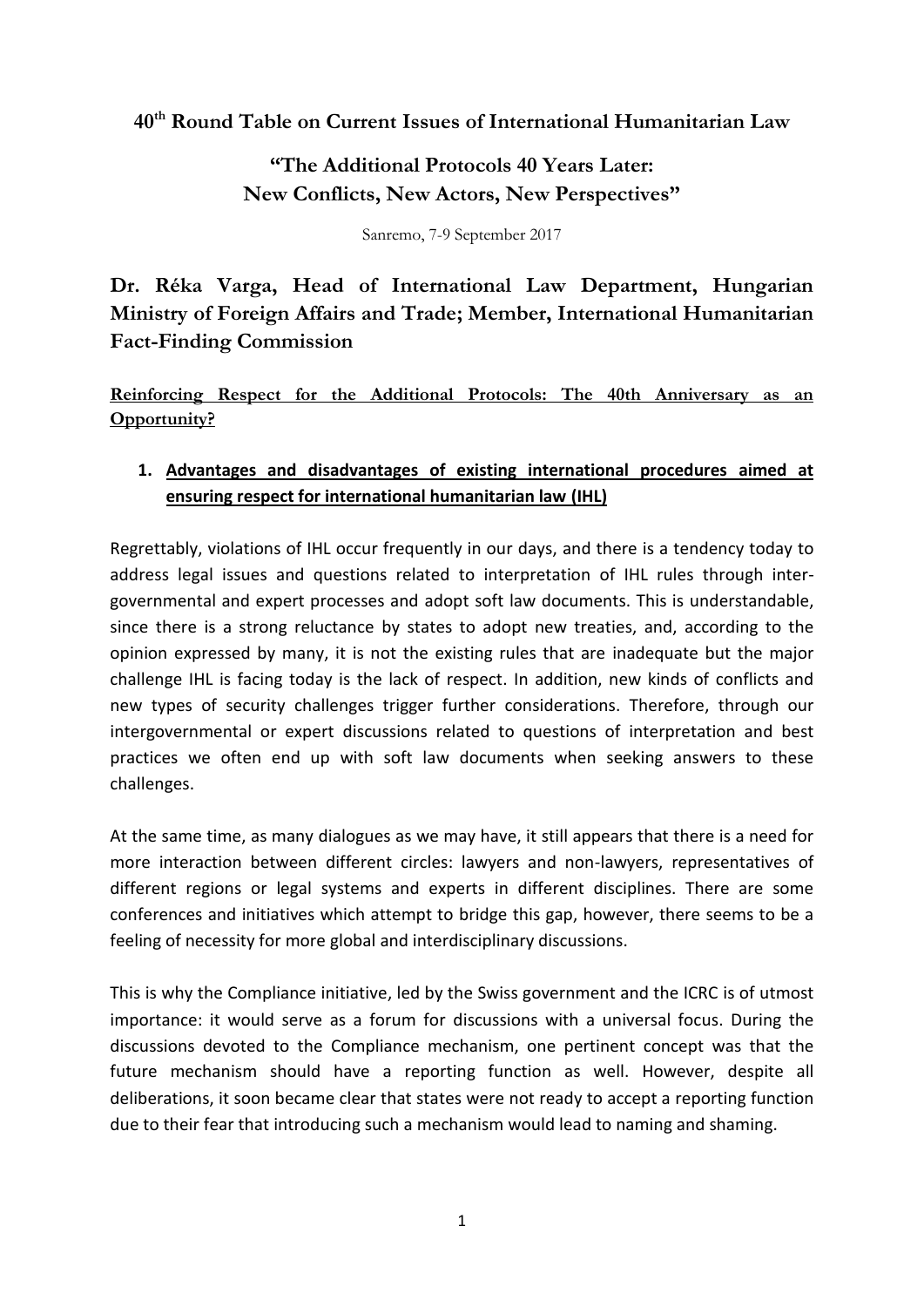Decisions of national authorities on certain issues, including the Compliance process, are often taken through a political lens. This is customary, however, this decision-making determines how multilateral mechanisms work and to what extent they support compliance with IHL. This is perhaps why a suggested mechanism, such as a regular meeting of states, which would be voluntary, non-politicized and non-contextualized, is such a sensitive topic. It would be therefore important that states exercise a certain self-criticism when they accept the need for better compliance with IHL but fail to agree on a related mechanism.

Another question that needs serious consideration is how to include armed groups into such discussions. Obviously, there is no receptivity to include armed groups in any mechanism intended for states. At the same time, in many cases armed groups are parties to the conflicts and indeed play an important role in how victims of these conflicts are affected. Although some organizations have established a structure of dialogue with armed groups, in general this topic is highly sensitive and controversial. At the same time, if we want our discussions to have an actual effect, we need to listen to the opinions and problems of armed groups and engage in a two-way discussion with them.

Another interesting phenomenon is the relative absence of civil society in the domain of IHL, as opposed to the numerous civil society organizations active in the field of human rights law (HRL). The number of civil society organizations dealing with IHL is a very small portion compared to those active in the HRL field, consequently, there seems to be much less public pressure on governments or armed groups from the civil society. In many cases, partially responding to this lacuna, human rights law NGOs tackle IHL issues as well. This is also true for enquiry or fact-finding procedures, where a human rights law mandate is often much more present than an IHL mandate. This frequently results in a self-extension of the mandate, whereby IHL issues are also considered. We will have to see whether this has an advantageous effect from the perspective of protection of victims of armed conflicts.

There are many reasons why IHL rules are not respected. Reaction to non-compliance should therefore be adjusted to these specific causes, and a wider perspective on how to approach individual cases could further assist better compliance.

Given the fact that reasons for non-compliance vary, finding alternative ways to respond is very important. In each case, the mechanism aimed at ensuring better respect must be custom-tailored to the particular situation. We talk to armed groups about respect for IHL differently from the manner we address this issue with states. Differences in approach similarly apply when it comes to dialogue with states: some states are engaged in an asymmetric warfare where the enemy is not respecting IHL on purpose and some have less means at their disposal than others.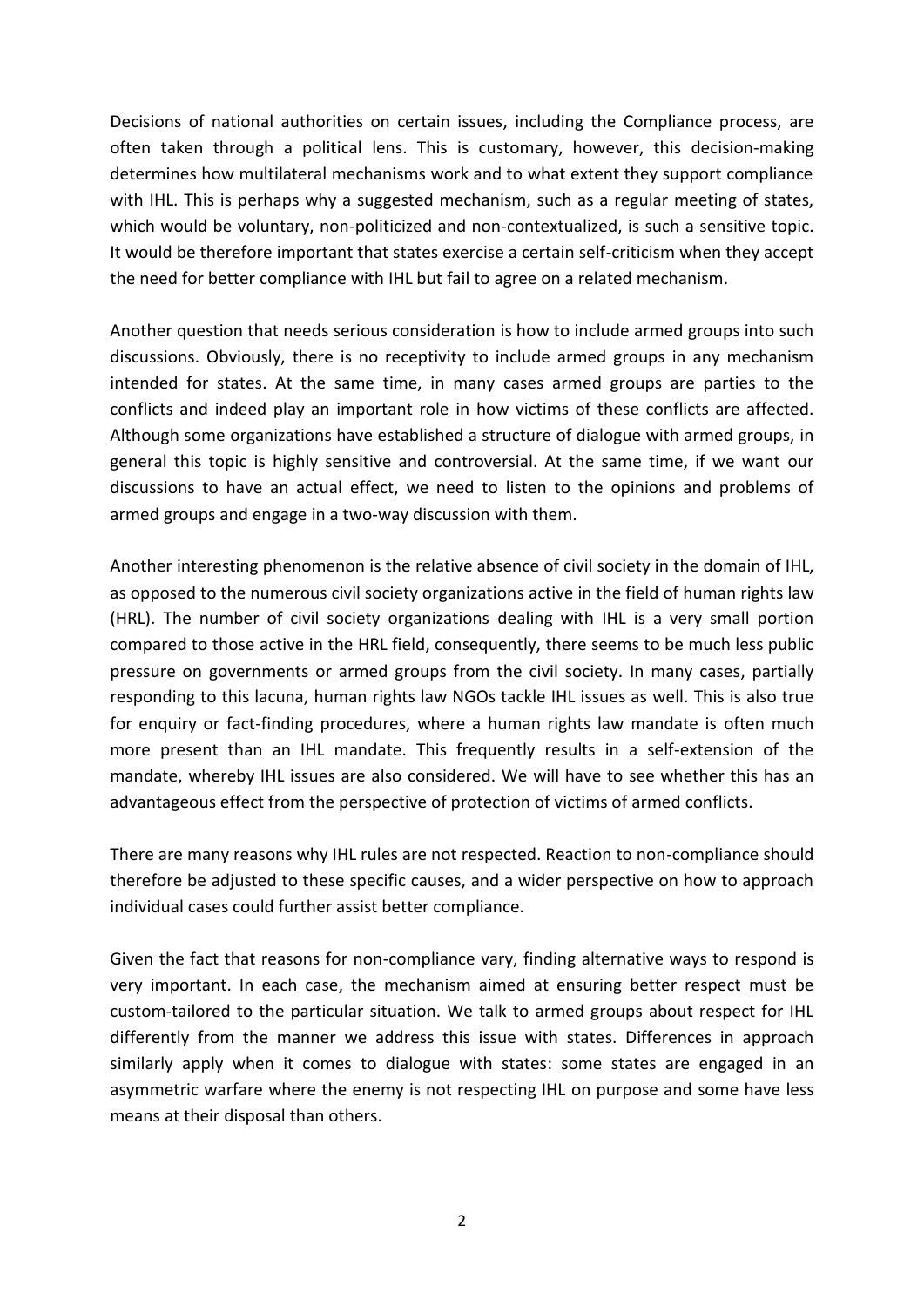I would also like to mention the importance of non-legal measures in addressing compliance with IHL. Recent findings in the field of psychology and behavior studies may be used to develop new strategies both in the field of engaging with certain actors and making compliance more effective. Finding specific solutions to individual problems of warring parties – a bit similar to counselling – might signify a breakthrough in cases where traditional approaches fail.

It is important to use social media. ISIS reaches its members or to-be members through social media, so this effective channel has to be used by humanitarians as well. Sometimes it is the only way to reach those who are in control of a certain territory and its population.

How religious leaders could be involved in the process should also be explored. Sometimes this is the only way to reach out to members of armed groups. If fighters are approached by people from the same cultural/religious background, they may be more open to discussion.

Thus, a multidisciplinary approach is necessary: we need to rely more on experts, such as psychologists, anthropologists, sociologists so that we can properly address questions related to the problem of non-respect. Although there are some initiatives on the table already, it could be useful to include in our conferences, regional discussions and negotiation processes representatives of other disciplines as well.

## **2. Potentials of existing legal frameworks and mechanisms**

There is a lot of potential in universal jurisdiction. However, it should be looked at from a wider perspective. This obligation exists since 1949 and is only sporadically applied. Within the system of international criminal justice, both international and domestic courts have a role to play. For decades, the international criminal justice system was the centre of attention, and these courts and tribunals were seen as a global salvation to our problems of bringing perpetrators to justice. It has become clear, however, that international courts and tribunals also have their constraints. They are not able to deal with a big number of cases, they are often the centre of political attention and there is now a fatigue in establishing new tribunals. The ICC faces similar problems, both in terms of political attention and workload. As we all know, the Court is only a last resort and will best reach its ultimate goal if it has few or no cases at all.

Hence, the dynamism seems to be that more attention should be paid to the role of domestic courts. Recognizing that exercising universal jurisdiction can also sometimes be politically sensitive and has many practical difficulties, we must realize that it is in the first place the responsibility of domestic courts to bring perpetrators to justice. This is enhanced by migration: in many states, the exercise of universal jurisdiction is limited to cases where the offender is present on the territory. Given that migration may just naturally result in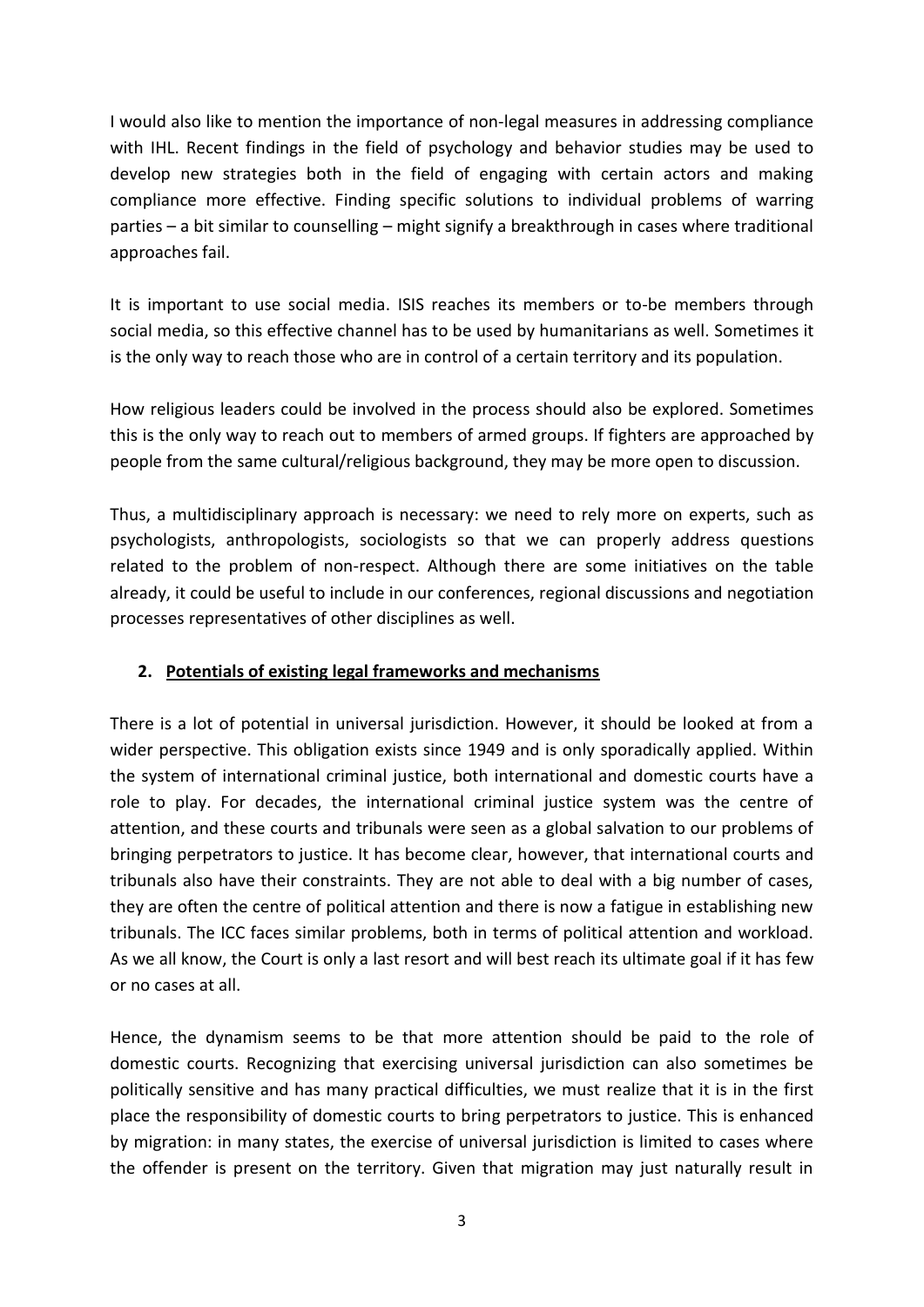situations where potential suspects are present on the territories, even in case certain states have not really exercised universal jurisdiction earlier, they may be confronted with a situation where they simply must proceed. This puts more pressure on national authorities.

Some states are already quite active in proceeding based on universal jurisdiction. However, looking at the overall number of cases, there is still a long way to go. Discussions and practical arrangements are necessary to make prosecutors and judges ready for the task, including training, material support for the specific requirements of universal jurisdiction cases (where the crime may have been committed far away, a long time ago), cooperation and coordination among relevant domestic authorities, such as immigration office, police, prosecutors and judges. Here, governments, NGOs and IOs may also have a role in raising attention to this problem, engaging in discussions, providing training opportunities, fostering international cooperation and dialogue.

National judicial bodies need to be better prepared for the exercise of universal jurisdiction. National courts might face the challenge of gathering evidence that reaches the required standard according to criminal procedure laws in force. In this respect, it is essential to consider ways of cooperation between states, or within international organizations. A good example was the adoption of General Assembly resolution [71/248](http://www.un.org/ga/search/view_doc.asp?symbol=A/RES/71/248) on 21 December 2016, establishing the International, Impartial and Independent Mechanism to Assist in the Investigation and Prosecution of Persons Responsible for the Most Serious Crimes under International Law Committed in the Syrian Arab Republic since March 2011. Another instrument that could facilitate cooperation between states is the Mutual Legal Assistance Initiative, which aims to start discussions on a future multilateral treaty on mutual legal assistance and extradition for domestic prosecution of the most serious international crimes.

Some initiatives within the UN system, directly or indirectly, also aim at ensuring better respect for IHL. However, the role the UN itself can play is constrained. First, the UN is a political body; second, there are many instances in the operation of the UN where it clearly cannot exercise its role (i.e. use of veto). There are many initiatives that aim at eliminating these constraints, such as the Accountability, Coherence and Transparency Initiative, which requires states not to use their veto in the case of serious UN resolutions aimed at preventing crimes against humanity, genocide or war crimes being committed. In respect of the UN, the Responsibility to Protect concept also has to be mentioned, especially its prevention pillar. The 9<sup>th</sup> Secretary-General report on Responsibility to Protect proposes a holistic approach to achieve better compliance.

The International Humanitarian Fact-Finding Commission (IHFFC) is an example of existing mechanisms whose potentials have not yet been explored. As it is known, the IHFFC has not received a mandate for decades, partially due to constraints inbuilt in Article 90. However, the IHFFC received its first mandate this year.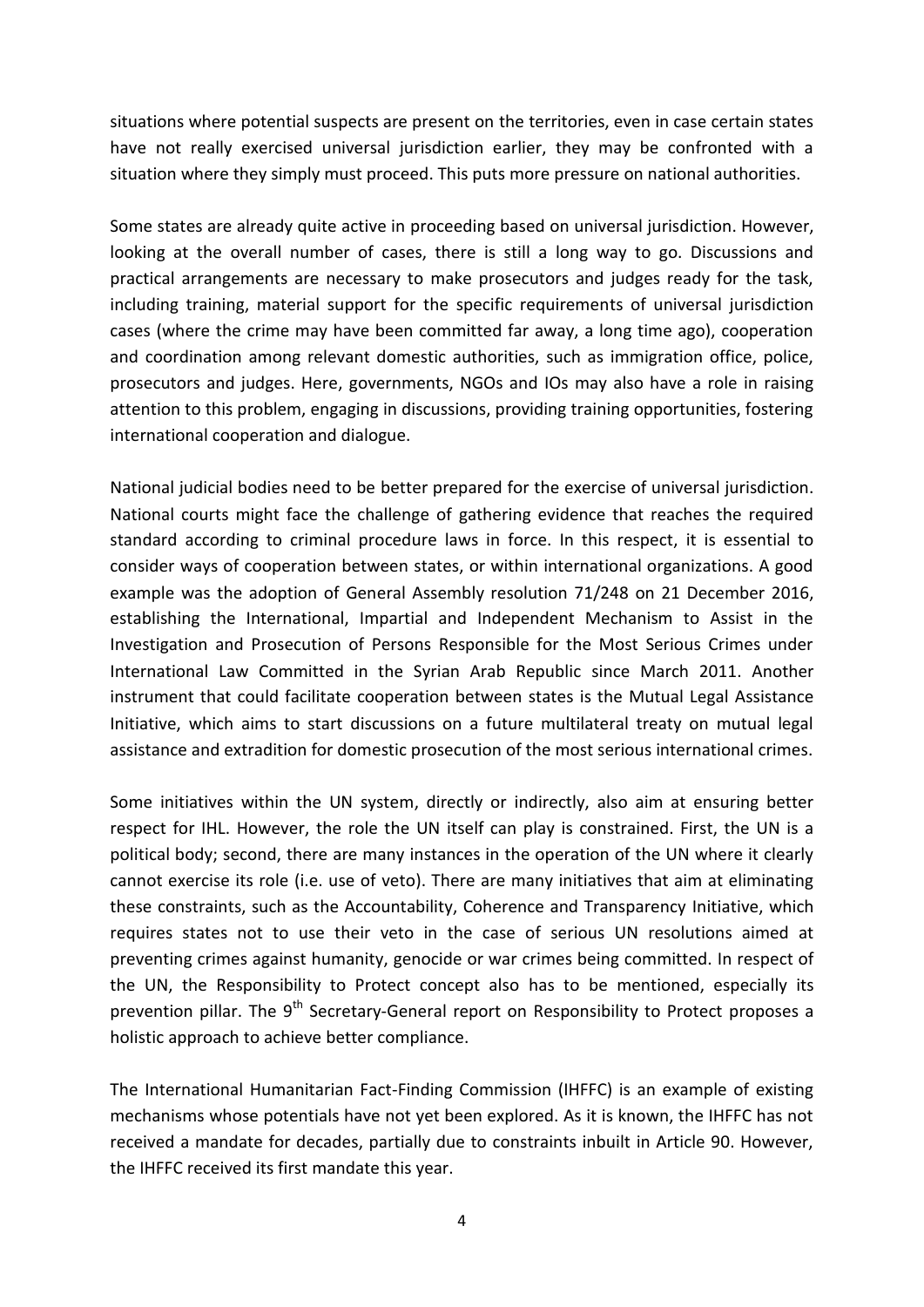According to Article 90, para. 2 lit. c subpara. ii of Additional Protocol I, the IHFFC is competent to "facilitate, through its good offices, the restoration of an attitude of respect for the Conventions and this Protocol". On this basis, the IHFFC and the Organization for Security and Cooperation in Europe (OSCE) have entered into a Memorandum of Understanding (MOU) this year, bearing in mind the Memorandum of Understanding concluded between the Organization of American States and the IHFFC in 2012.

The MOU concluded with the OSCE, discussions about which had already started in 2016, was signed on 18 May 2017 by the Secretary General of the OSCE Lamberto Zannier, and the President of the IHFFC, Thilo Marauhn, in light of the incident of 23 April 2017 that occurred in Pryshyb (Luhansk Province) and caused the death of a paramedic and the injury of two monitors of its Special Monitoring Mission to Ukraine (SMM). The IHFFC and the OSCE agreed to set up an independent forensic investigation (IFI) into the incident.

The purpose of the independent forensic investigation was to establish the facts of the incident by conducting a post-blast scene forensic and technical assessment against the background of international humanitarian law. While the investigation was guided by the applicable rules of international humanitarian law, criminal responsibility and accountability for the explosion were outside its scope.

The IFI was led by Amb Alfredo Labbé (Chile), and team members included two additional IHFFC members. The IFI employed an operational manager and forensic, medical, blast experts. The investigation included on-site investigation, analyzing documents, hearing witnesses, examination of the affected car.

The report was submitted to the OSCE Secretary General on 27 August. Pursuant to the decision of the OSCE Secretary General, the report (a blackened version of the report to ensure data protection) was shared with all OSCE member states, and presented to the Permanent Council of the OSCE on 7 September by Alfredo Labbé, with an introduction by Thilo Marauhn.

The report was received very positively by member states, many stating that the report exceeded their expectations. An executive summary of the report is public and available on the OSCE and IHFFC websites. All evidence reached during the investigation was handed over to OSCE.

The report's main conclusion is that the incident was caused by a mine that had most likely been recently laid on that road. According to the findings, the attack was not directed against the OSCE. The report also mentions that the laying of mines was a violation of IHL, because it was laid on a road that was known to have been used by civilians as well. The